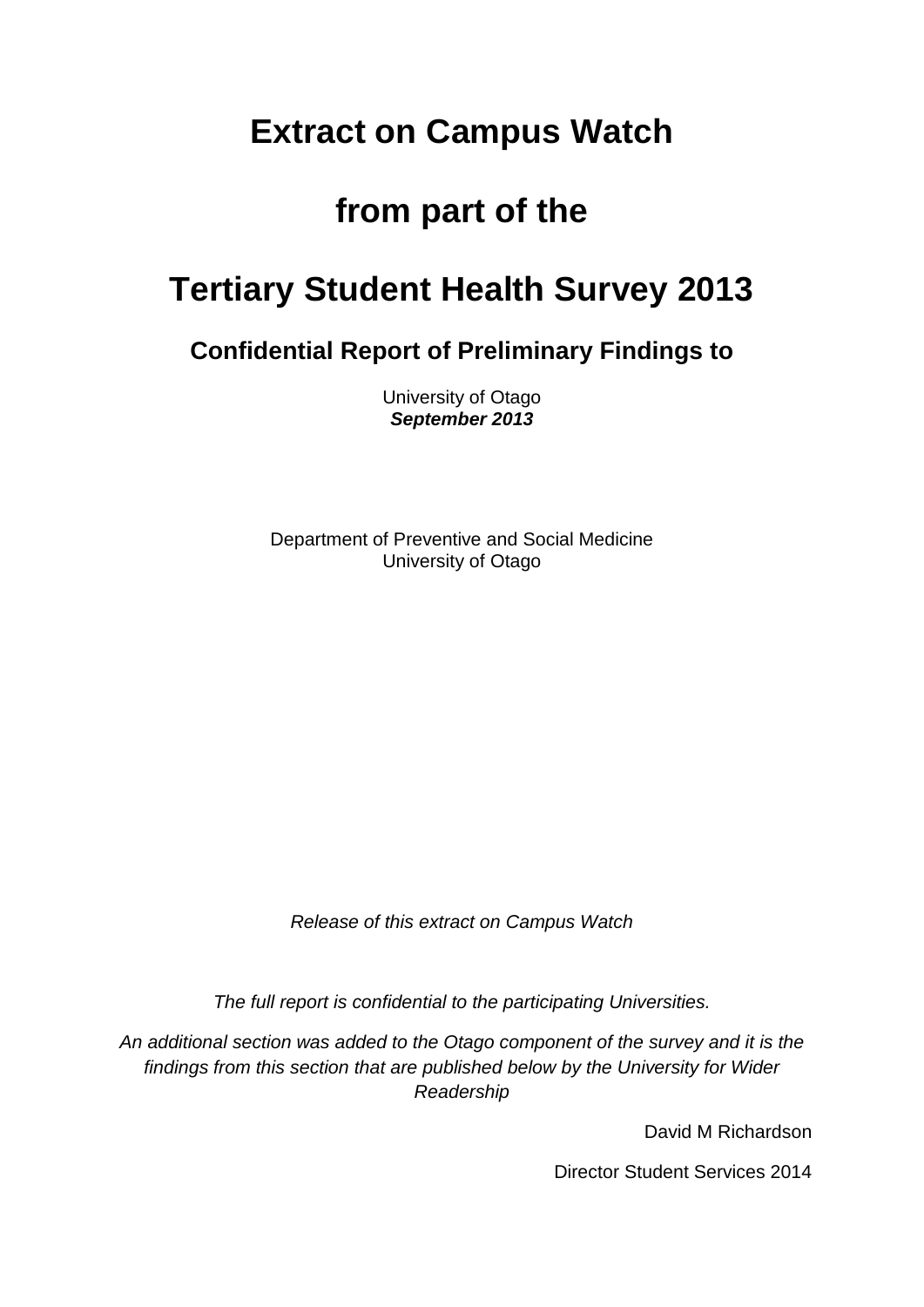## *Experience and perceptions of Campus Watch*

An additional section about Campus Watch was added for responders from your institution. Results from this section are summarised in Tables 9, 10 and 11.

|                                                              | <b>Your institution</b> |                  |
|--------------------------------------------------------------|-------------------------|------------------|
|                                                              | Women                   | Men              |
|                                                              | $\frac{0}{0}$           | $\frac{0}{0}$    |
| Live in the Campus Watch area                                | 60                      | 51               |
| Frequency of seeing Campus Watch:                            |                         |                  |
| Every day or nearly every day                                | 24                      | 29               |
| $3 - 5$ times per week                                       | 26                      | 27               |
| Once a week                                                  | 28                      | 29               |
| $2 - 3$ times per month                                      | 11                      | 8                |
| Monthly or less than monthly                                 | 12                      | 8                |
| Reason for last encounter with Campus Watch:                 |                         |                  |
| Just said hello                                              | 40                      | 46               |
| I asked for assistance                                       | 3                       | 3                |
| They offered me a ride/walk home                             | 11                      | $\leq$ 1         |
| They offered other assistance                                | $\overline{2}$          | $\overline{2}$   |
| They were just checking I was all right                      | $\overline{\mathbf{3}}$ | $\leq$ 1         |
| They wanted to talk to me about an incident they             | 3                       | $\overline{2}$   |
| thought I know about                                         |                         |                  |
| I was doing something they didn't think I should<br>be doing | 1                       | $\overline{2}$   |
| I had a complaint about a neighbour, landlord or             | 1                       | $\theta$         |
| someone else                                                 |                         |                  |
| A neighbour, landlord or someone else had a                  | $<$ 1                   | $<$ 1            |
| complaint about me                                           |                         |                  |
| Other reason                                                 | $\overline{4}$          | 5                |
| I've never spoken to Campus Watch                            | 33                      | 39               |
| Impression of Campus Watch after last encounter:             |                         |                  |
| They were friendly                                           | 96                      | 81               |
| They took me seriously                                       | 82                      | 79               |
| They were genuinely interested in talking to me              | 64                      | 64               |
| and hearing my opinion/side of the story                     |                         |                  |
| They did enough to help                                      | 86                      | 68               |
| They overreacted                                             | 10                      | 20               |
| They should not have gotten involved                         | 9                       | 23               |
| Satisfaction with last encounter with Campus Watch:          |                         |                  |
| Very satisfied                                               | 76                      | 47               |
| Somewhat satisfied                                           | 11                      | 23               |
| Somewhat dissatisfied                                        | 3                       | $\tau$           |
| Very dissatisfied                                            | 4                       | 23               |
| Not applicable                                               | 7                       | $\boldsymbol{0}$ |

## **Table 9.** Experience with Campus Watch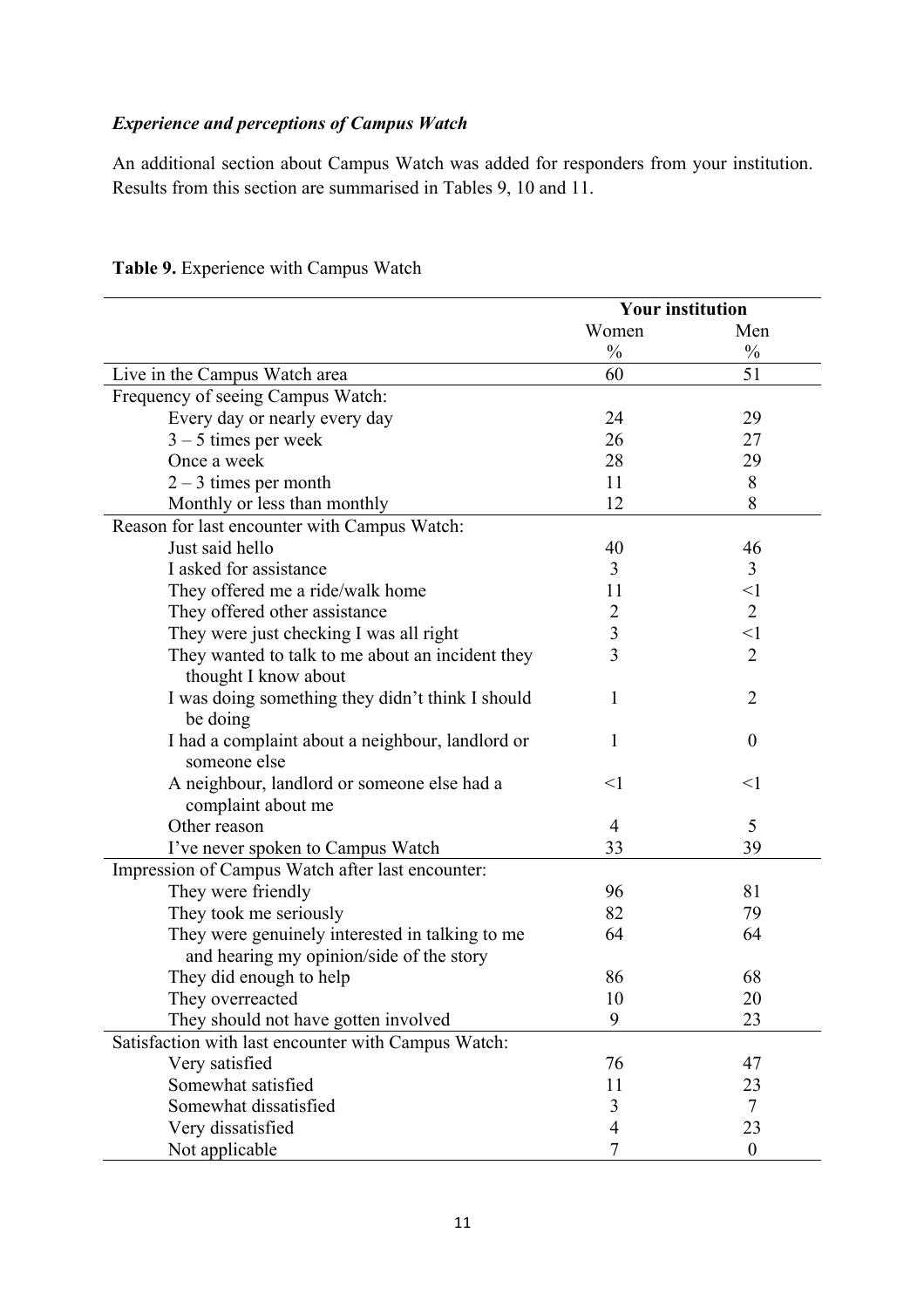|                                                                                            | <b>Your institution</b><br>$\frac{0}{0}$ |                         |                                   |                 |
|--------------------------------------------------------------------------------------------|------------------------------------------|-------------------------|-----------------------------------|-----------------|
| How effective, in general, is<br><b>Campus Watch helping community</b><br>members by       | Very<br>effective                        | Moderately<br>effective | <b>Not</b><br>effective at<br>all | I don't<br>know |
| Helping students who are new to<br>flatting                                                | 9                                        | 18                      | 9                                 | 63              |
| Keeping parties under control                                                              | 14                                       | 36                      | 8                                 | 41              |
| Keeping an eye out for suspicious<br>looking people                                        | 29                                       | 36                      | $\overline{2}$                    | 32              |
| Walking people home late at night                                                          | 40                                       | 27                      | 3                                 | 28              |
| Referring problems to the proctor                                                          | 20                                       | 18                      | $\overline{2}$                    | 59              |
| Getting the police involved where<br>needed                                                | 26                                       | 17                      | $\overline{2}$                    | 54              |
| Preventing things from getting out of<br>hand by stopping them sooner<br>rather than later | 18                                       | 28                      | 5                                 | 48              |
| Listening to people's complaints                                                           | 18                                       | 22                      | 4                                 | 55              |
| Helping neighbours resolve problems<br>among themselves                                    | 10                                       | 13                      | 5                                 | 71              |
| Helping students resolve problems<br>with landlords (or vice versa)                        | 8                                        | 8                       | 9                                 | 74              |
| Keeping the neighbourhood tidy                                                             | 12                                       | 17                      | 13                                | 57              |
| Making the neighbourhood feel safer                                                        | 35                                       | 33                      | 3                                 | 29              |

**Table 10.** Perceived effectiveness of Campus Watch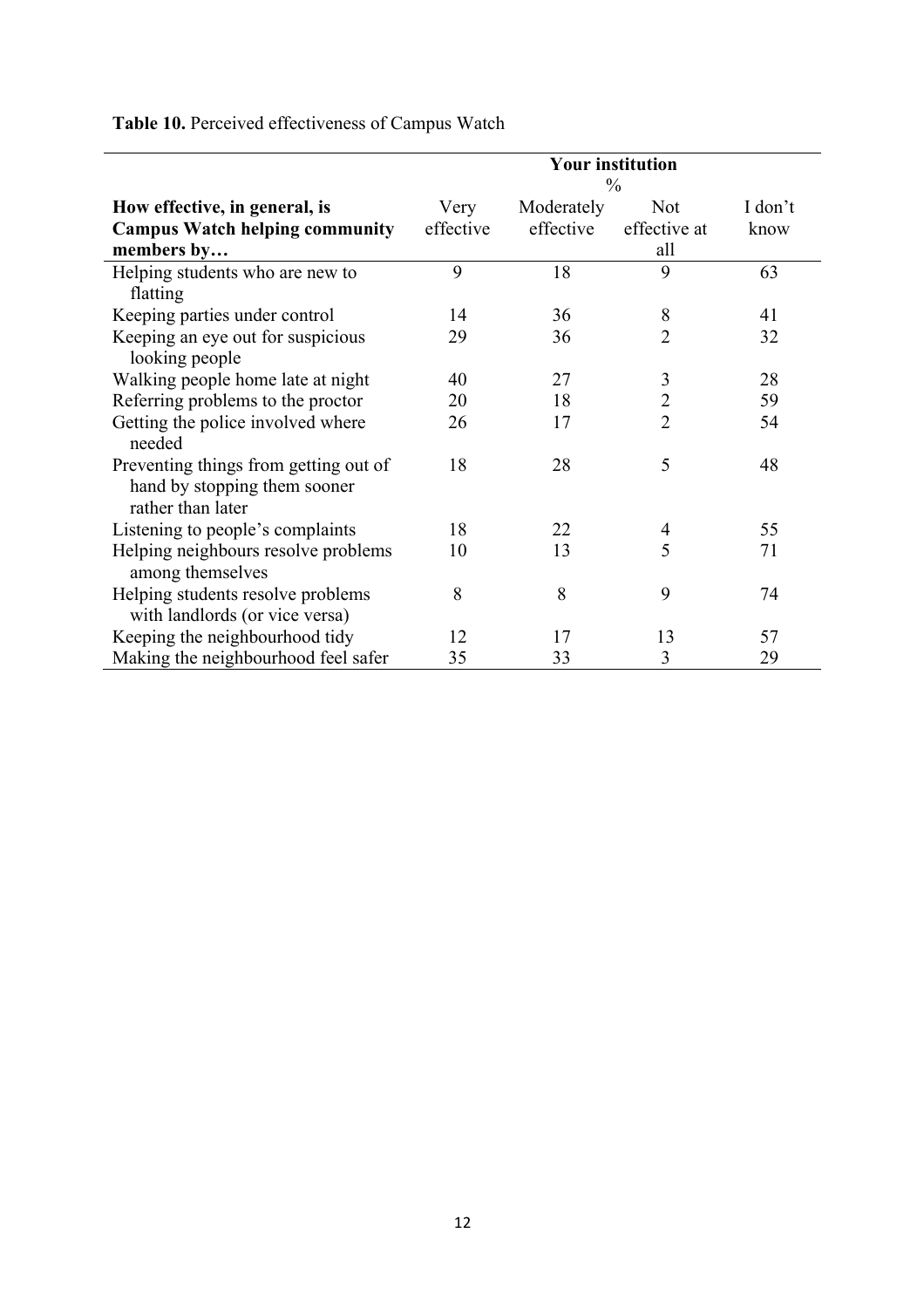|                                                                                                                                | <b>Your institution</b><br>$\frac{0}{0}$ |                                  |                                   |                 |
|--------------------------------------------------------------------------------------------------------------------------------|------------------------------------------|----------------------------------|-----------------------------------|-----------------|
|                                                                                                                                | Agree/<br>strongly<br>agree              | Neither<br>agree not<br>disagree | Disagree/<br>strongly<br>disagree | I don't<br>know |
| Campus Watch seems to be making a<br>positive difference in North<br>Dunedin                                                   | 68                                       | 12                               |                                   | 19              |
| It is good that the university initiated<br>Campus Watch to do something<br>about anti-social behaviour among<br>some students | 72                                       | 10                               | $\overline{2}$                    | 17              |
| On the whole, Campus Watch has<br>been a help to students who live in<br>the area                                              | 69                                       | 8                                | $\overline{2}$                    | 22              |
| Campus Watch should only operate<br>on campus                                                                                  | 20                                       | 23                               | 42                                | 15              |
| On the whole, Campus Watch is<br>making things worse for students                                                              | 4                                        | 6                                | 78                                | 13              |
| Campus Watch is making things<br>worse for the whole community                                                                 | 2                                        | 5                                | 80                                | 13              |
| It is too soon to know whether<br>Campus Watch has made a<br>difference one way or the other                                   | 7                                        | 30                               | 37                                | 27              |

**Table 11.** Respondents' overall perceptions of Campus Watch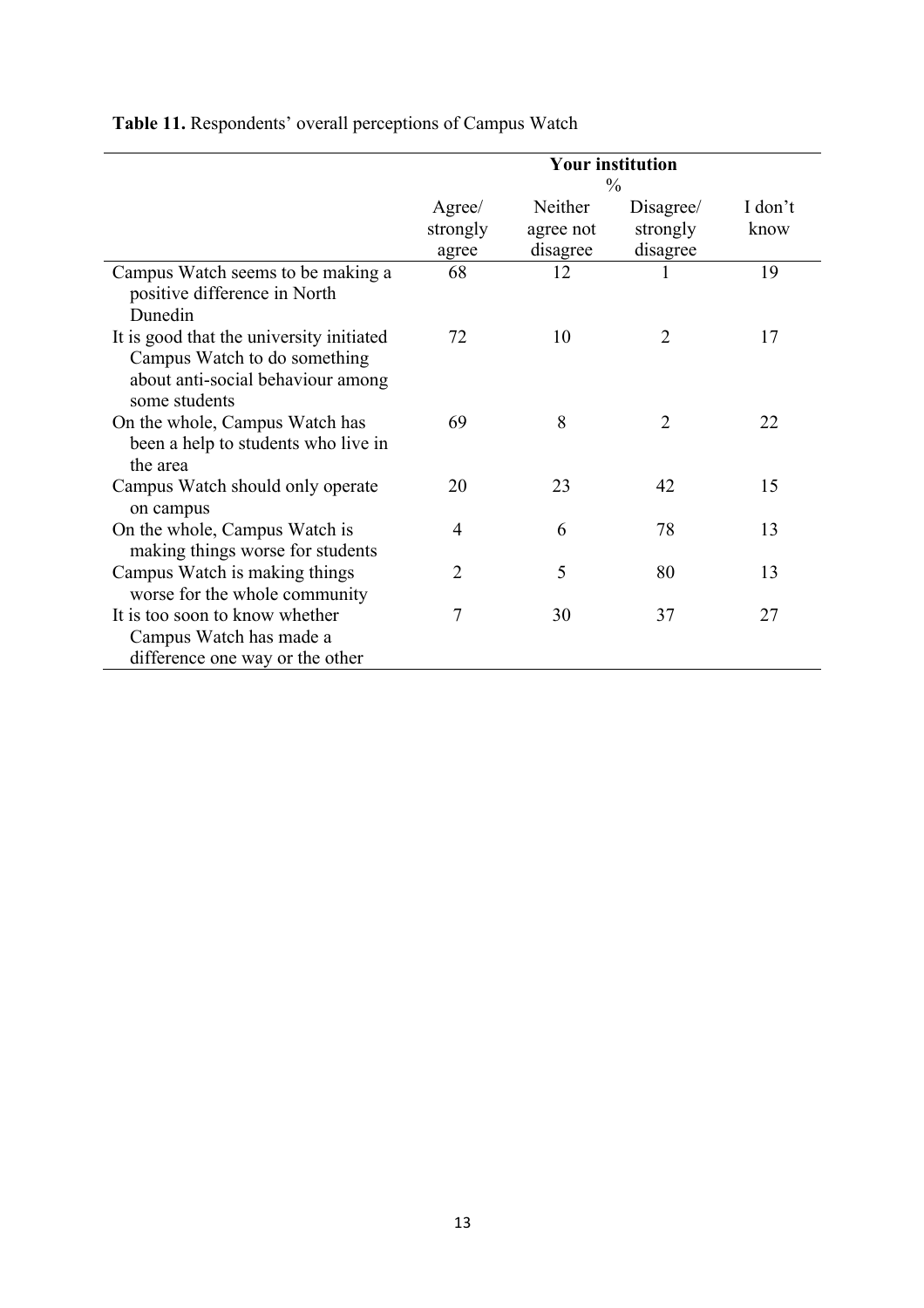#### **References**

Kypri K, Gallagher SJ. Incentives to increase participation in an internet survey of alcohol use: a controlled experiment. *Alcohol and Alcoholism*. 2003;38(5): 437-41.

Kypri K, Gallagher SJ, Cashell-Smith ML. An internet-based survey method for college student drinking research. *Drug and Alcohol Dependence*. 2004;76(1): 45-53.

Kypri K, Samaranayaka A, Connor J, Langley JD, Maclennan B. Non-response bias in a web-based health behaviour survey of New Zealand tertiary students. *Preventive Medicine*. 2011;53(4-5): 274-7.

Pfizer. (no date). PHQ and GAD-7 Instructions. Retrieved 15 August 2013 from http://www.phqscreeners.com/instructions/instructions.pdf.

Spitzer RL, Kroenke K, Williams JBW. Validation and utility of a self-report version of PRIME-MD: the PHQ Primary Care Study. *Journal of the American Medical Association*. 1999;282(18): 1737-44.